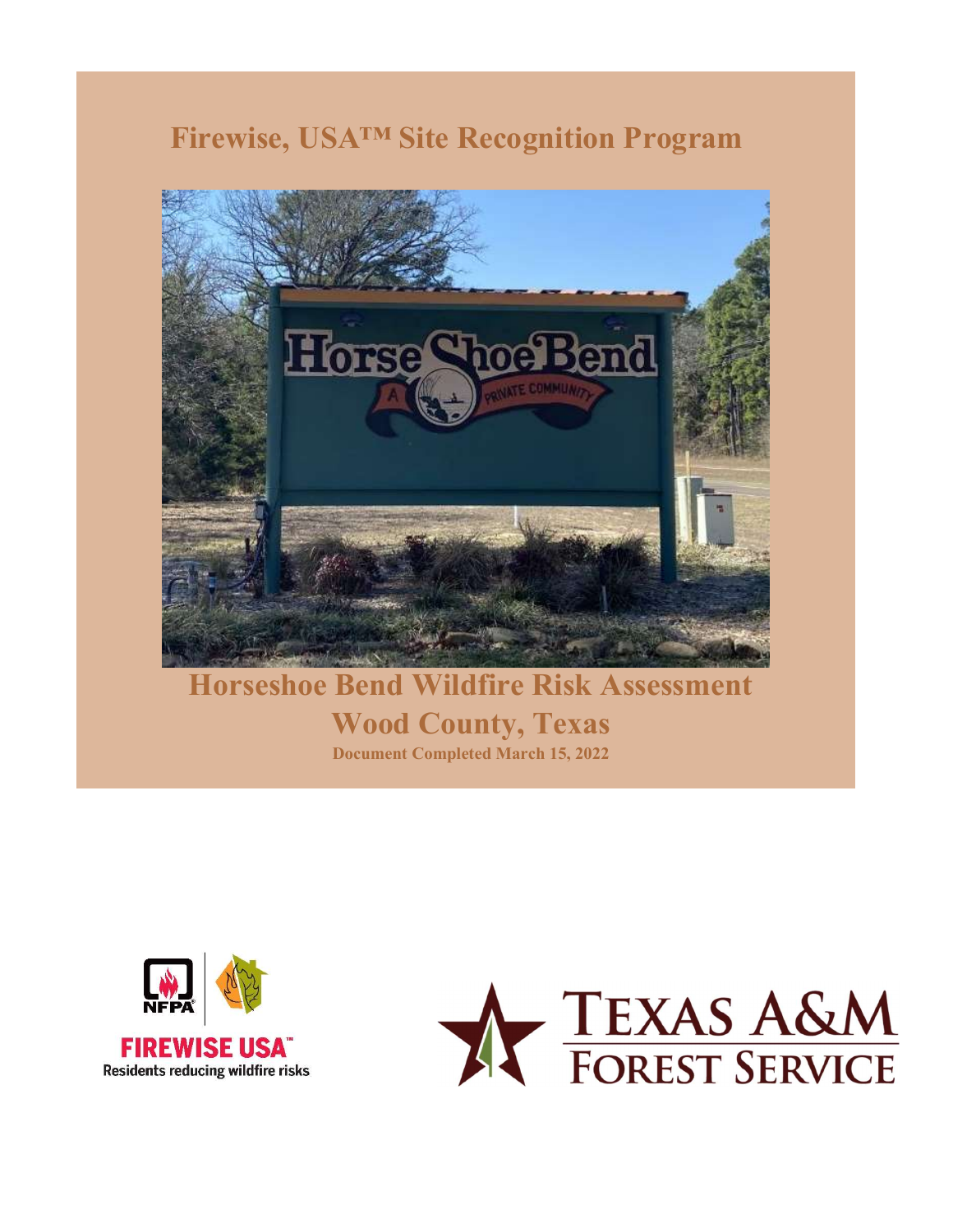#### Introduction

The Firewise, USA™ Program is designed to provide an effective management approach for preserving wildland living aesthetics in areas of Wildland Urban Interface (WUI). This program can be tailored for adoption by any community and/or neighborhood association that is committed to ensuring its citizens maximum protection from wildland fire. The following community assessment is intended as a resource to be used by the Horseshoe Bend residents for creating a wildfire safety action plan. The plan developed from the information in this assessment should be implemented in a collaborative manner and should be updated and modified every 5 years.

This assessment was conducted by Wildland Urban Interface Coordinator Sean Dugan and Program Specialist Weldon Dent of the Texas A&M Forest Service on March 4, 2022.

### Definition of the Home Ignition Zone

Horseshoe Bend is located within a wildfire environment. Wildfires will happen – the only variables are when and where they will occur. This assessment addresses the wildfire-related characteristics of Horseshoe Bend. It examines the area's exposure to wildfire as it relates to ignition potential. This assessment does not focus on any specific homes but examines risks and preventative measure to be taken for the community as a whole.

A house burns because of its interrelationship with its immediate surroundings. To avoid a home ignition, a homeowner must eliminate the wildfire's potential relationship with the house. This is accomplished by interrupting the natural path fire takes in the home ignition zone. This zone determines the potential for home ignitions during a wildland fire, it includes a house and its immediate surroundings within 100 to 150 feet. Changing a fire's path by modifying a home ignition zone is an easy-to-accomplish task that can result in avoiding home loss. To accomplish this, flammable items such as dead vegetation must be removed from the area immediately around the structure to prevent flames from contacting it. Also, reducing the volume of live vegetation and ladder fuels will reduce the intensity of the wildfire as it enters the home ignitions zone.

Included in this assessment are observations of homes and their surroundings made while visiting Horseshoe Bend. The assessment addresses the ease with which home ignitions can occur under sever wildfire conditions and how these ignitions might be avoided within the home ignition zones of affected residents. Residents can reduce their risk of destruction during a wildfire by taking actions within their home ignitions zones.

Wildfire behavior will be dominated by the residential characteristics of this area- both the structures and the surrounding property. The good news is that by addressing community vulnerabilities, residents will be able to substantially reduce their exposure to loss. Relatively small investments of time and effort with reap great rewards in wildfire safety.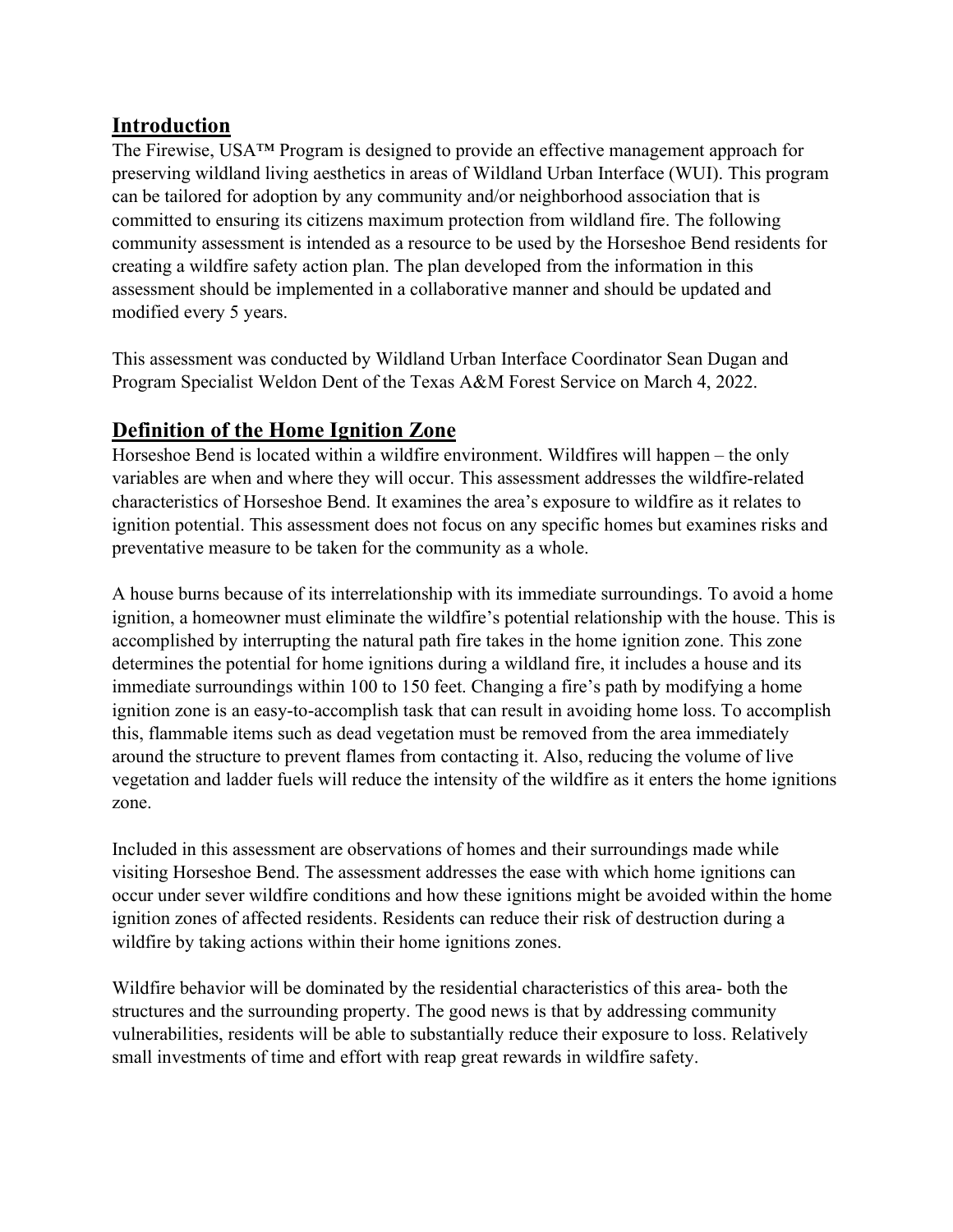#### Characteristics of a Severe Case Wildland Fire that Threatens the Area

Fire intensity and spread rate depend on the fuel type and condition (live/dead), the weather conditions prior to and during ignition, and the topography. Generally, the following relationships hold between the fire behavior and the fuel, weather and topography.

Fine fuels ignite more easily and spread faster with higher intensities than coarser fuels. In general, the more there is and the more continuous it is, the faster the fire spreads and the higher the intensities. Fine fuels take a shorter time to burn out than coarser fuels.

The weather conditions affect the moisture content of the dead and live vegetative fuels. Dead fine fuel moisture content is highly dependent on the relative humidity and the degree of sun exposure. The lower the relative humidity and the greater the sun exposure, the lower will be the fuel moisture content. Lower fuel moistures produce higher spread rates and fire intensities.

Wind speed significantly influences the rate of spread and fire intensity. The higher the wind speed, the greater the spread rate and intensity.

Topography influences fire behavior principally by the steepness of the slope. However, the features of the terrain such as narrow draws, saddles and so forth can influence fire spread and intensity. In general, the steeper the slope, the higher the uphill fire spread an intensity.

While topography in Horseshoe Bend is not a large factor, fuels are. The entire property is heavily wooded. In the event of an extreme drought, there could exist a potential for a major crown fire. Based on the average status of home ignition zones, a crown fire has potential for destruction.

Embers are another characteristic of a wildfire that are not often considered by homeowners. Embers are small burning pieces of vegetation or wood that are carried by the wind ahead of a wildfire. An ember shower can be carried over a mile away and can create spot fires or ignite vegetation on the roof, gutters, or garden beds. Ember showers can lead to structure loss even if the wildfire is not within the boundaries of the neighborhood. Wildfire researchers know that embers are the leading cause of home loss in a wildfire due to post fire assessments.

# Site Description

Horseshoe Bend is located about 10 miles southeast of Winnsboro, TX. It consists of 104 homes on roughly 700 acres. Common vegetation of the area includes native loblolly pine, southern red cedar, and various hardwoods. Pockets of flammable yaupon exist however they are sparse due to a high basal area of larger trees. The lots vary in size from less than an acre to several. Lots and homesites also vary in the degree to which they are manicured. Most homesites are well maintained with adequate fuel reduction beneath large pine and hardwood trees. Larger lots and/or lots without homes on them are densely wooded but with sparse understory vegetation. There was a presence well-maintained outbuildings and wide, paved roads throughout the property. Most homes were made with fire-resilient construction materials on concrete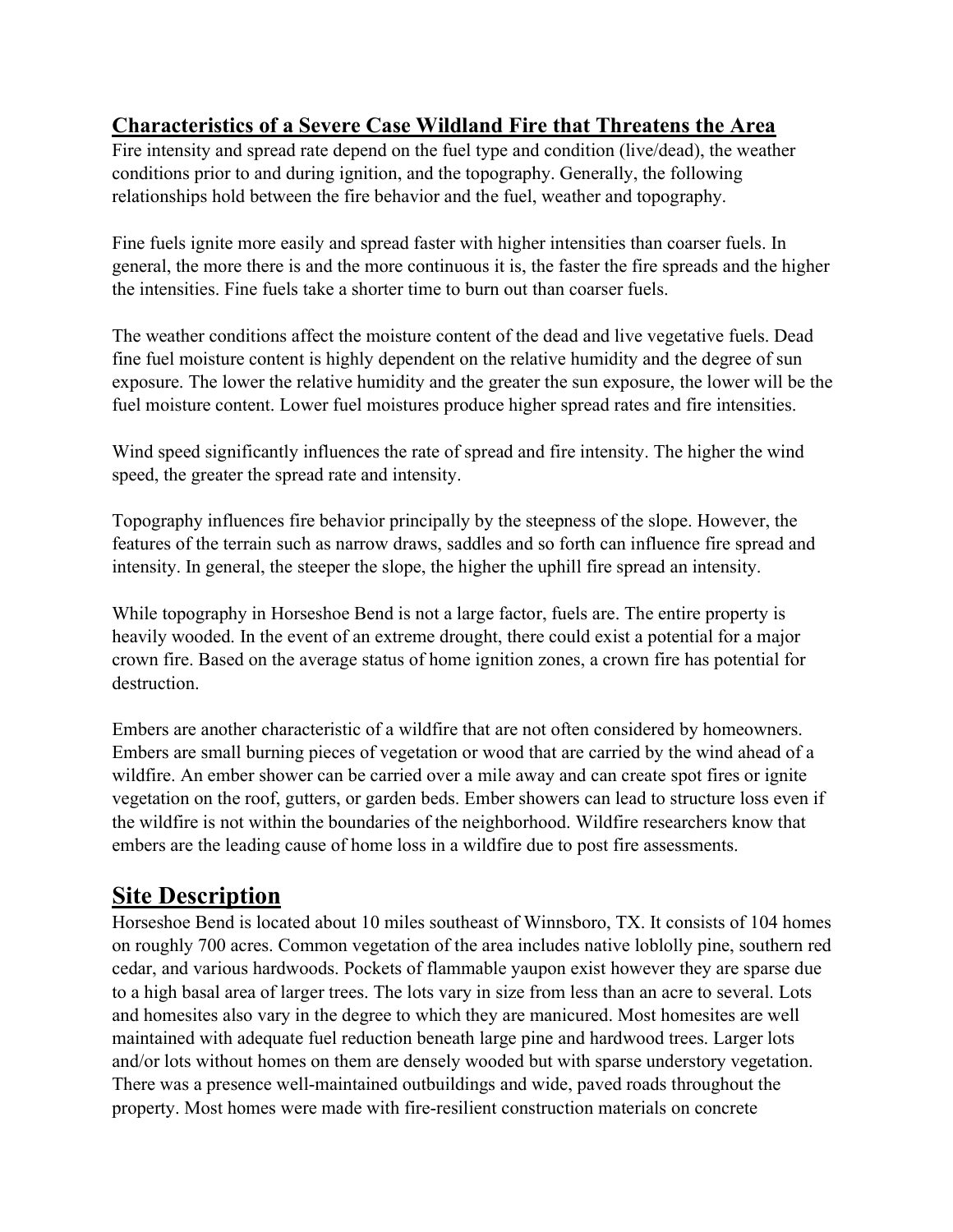foundations. There is one paved ingress and egress route, and there are three other emergency exits. Two exits lead to Farm to Market Road 2088, and one leads to Farm to Market Road 2869.

#### Assessment Process

During the assessment process, observations were made about the general wildfire characteristics of home ignition zones in the community. Common landscaping practices, plants species, construction materials, road widths and topography where all taken into consideration. Photos were taken to provide examples of certain characteristics.

#### Important Considerations

The Firewise, USA™ program seeks to create a sustainable balance that will allow communities to live safely while maintaining environmental harmony in a WUI setting. Homeowners already balance their decisions about fire protection measures against their desire for certain flammable components on their properties. It is important for them to understand the implications of the choices they are making. These choices directly relate to the ignitability of their home ignition zones during a wildfire.

#### Observations and Recommendations

Horseshoe Bend is located within the greater Pineywoods ecoregion. The historical fire regime within this ecosystem consisted of low-intensity ground fires that burned off dead or dormant

grasses and forest litter. These frequent ground fires produced a park-like forest structure that consisted of widely spaced mature trees beneath which wild grasses and forbs grew. The trees within these systems grew close enough together to limit the ability to grow low-lying limbs and far enough apart to allow sunlight on the forest floor. This structure limited the ability of a beneficial ground fire to transform into a destructive crown fire. It is recommended that homeowners within Horseshoe Bend mimic this forest structure on their properties.



An example of good tree spacing, good understory management, and also fire-resistant siding.

One of the initial observations when assessing the home ignition risk in Horseshoe Bend was the seasonal buildup of debris on roofs and gutters. This debris, mostly pine straw, leaf litter, and other dead vegetation, provides substantial amounts of fine fuels in direct contact with structures. In the event of a wildfire, embers would accumulate on roofs and gutters, igniting these fine fuels. The frequent removal of this debris is recommended to reduce the possibility of destruction during a wildfire especially before known fire seasons or if entering a drought period.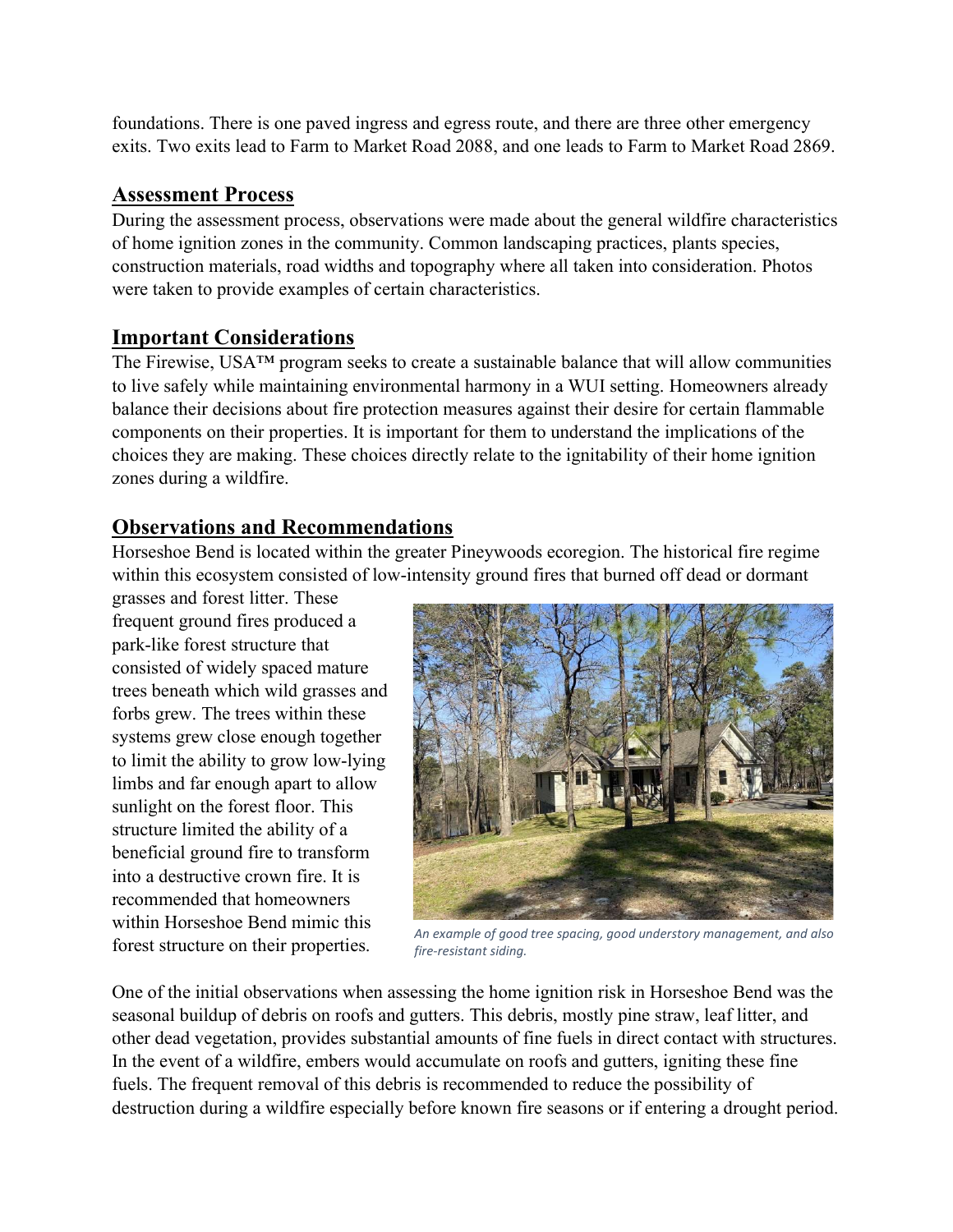Lawns and landscapes around the homes had both positive and negative characteristics. Most lawns were well- maintained, which helps to reduce the fuel load and decrease fire intensity near structures.

Ladder fuels are living and dead plant material that allow a fire to travel vertically from the ground surface to the tree canopy or crown. A crown is fire very dangerous and difficult to control. Pruning trees up helps to break up the vertical fuel continuity. Most of the trees near structures in Horseshoe Bend have been limbed up to at least 5-6ft. Most homes had mown lawns with short grass and/or leaf litter. There was very little ladder around homes and buildings. Crown spacing on mature trees was good to fair. Limited ladder fuels and adequate crown spacing between mature trees help to disrupt the ability of a fire to travel vertically and then horizontally across the landscape.

Most of the homesites in Horseshoe Bend were well maintained, however, the entire property is heavily wooded with many greenbelts running between homesites. It is recommended to increase crown spacing of mature trees within the Extended Zone (30-100ft). This will reduce the risk of tree-to-tree ignition in the case of a moving crown fire. Also, proper pruning of these trees can reduce this ladder fuel potential. Pruning up trees five or six feet may take several years, and most tree species do not tolerate heavy pruning. Pruning should never take more than 25% of the tree crown in one year. In addition, residents must ensure the proper watering of plants in landscaping beds to keep plants healthy, but not the overwatering of trees. Overwatering trees can decrease overall tree health, which will in turn decrease the trees resistance to wildfire.

Keeping moisture in these landscaping beds also makes them more resistant to ignition by an ember shower.

Many of the homes had chimneys, which were constructed with an ember cap. This helps prevent wildfire embers from entering a structure



While the fire-rated roofing material and properly pruned trees offer some protection from wildfire risk, the woodpile next to the deck and the flammable siding and skirting pose hazards.

via the chimney. Many of the lots had wooden decks and lattices. These structures act as a path for fire to travel from plants to structures. This increases the risk of home ignition and therefore home-to-home ignition. It is recommended that anything that meets the structure be constructed out of fire-resistant material, such as fiber cement board, poly board, stone or concrete. Stone pillars can also be added to support decking to help disrupt the fire's path.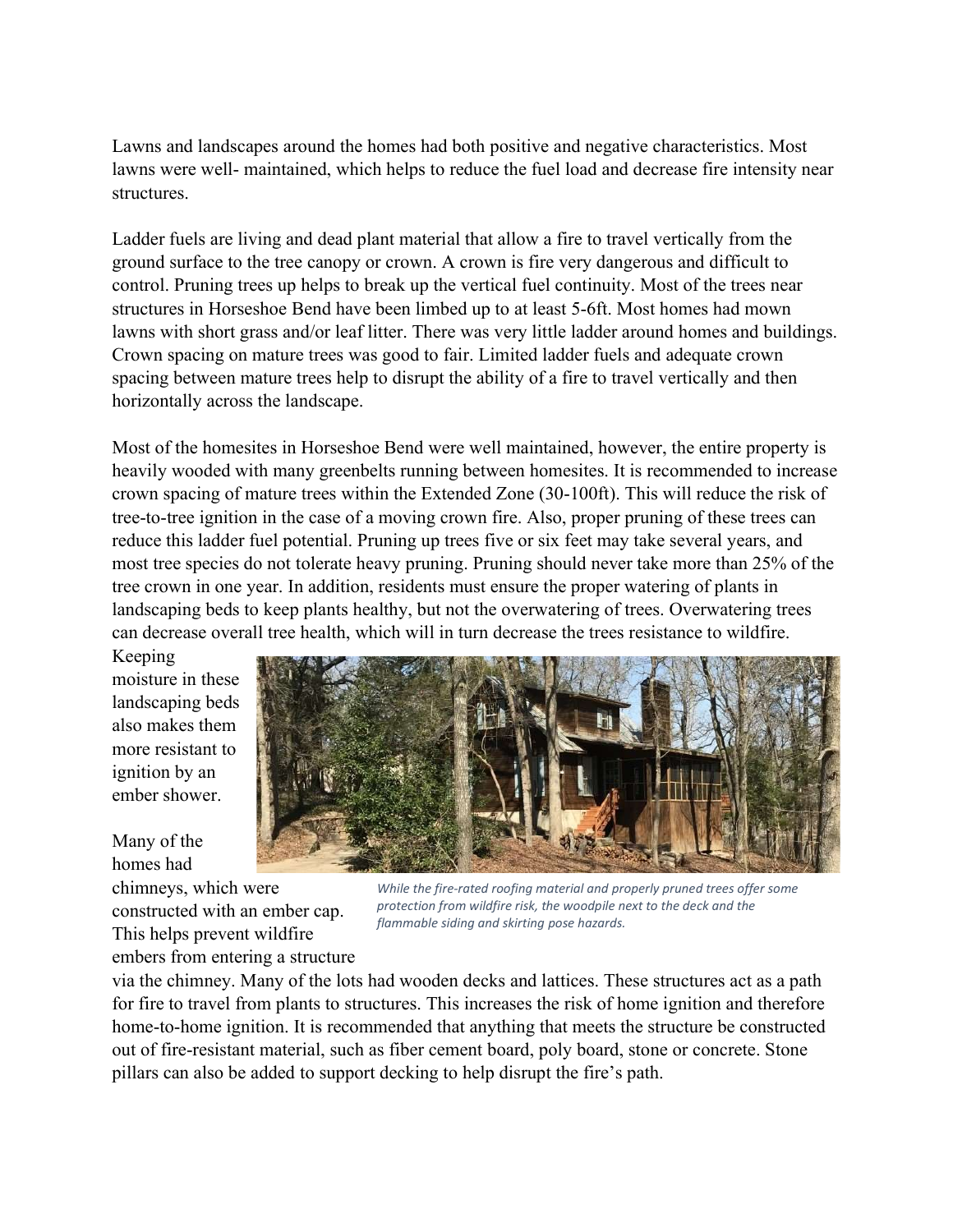Some homes had plants at or near the foundation, placing them directly under the eaves, and often in front of windows. These plants provide fuel for wildfire that can result in flames directly touching a structure. These plants should be removed or trimmed both off the structure and up from the ground to lessen the intensity of fire near a structure. Any dead vegetation under the plants should be removed as well, as this acts as path for fire.

In general, the landscaping and fuels reduction in Horseshoe Bend helps to reduce the wildfire risk. However, small significant changes could be made in the home ignition zone, to reduce the chance of structure loss during a wildfire.

#### Successful Firewise Modifications

When adequately prepared, a house can likely withstand a wildfire without the direct intervention of fire fighters. Further, a house and its surrounding community can be both Firewise and compatible with the area's ecosystem. The Firewise, USA™ program is designed to

enable communities to achieve a high level of protection against WUI fire loss even as a sustainable ecosystem balance is maintained. A homeowner and the community must focus attention on the home ignition zone and eliminate the fire's potential relationship with the house.



Roofs of any residence, even if they are rated, should be kept free of fine fuels such as pine straw or leaf litter. Also, many of the homesites were located on or very near the water. This allows access for firefighters to draft water into their engines for structure protection.

As discussed, proper pruning

techniques can be used to decrease the vertical fuel continuity. When making these cuts always use sharp tools to ensure a clean cut. Cut outside of the branch bark and do not leave a stub. Always cut at an angel away from the stem. These methods can promote the health of the tree, while decreasing the amount of ladder fuels.